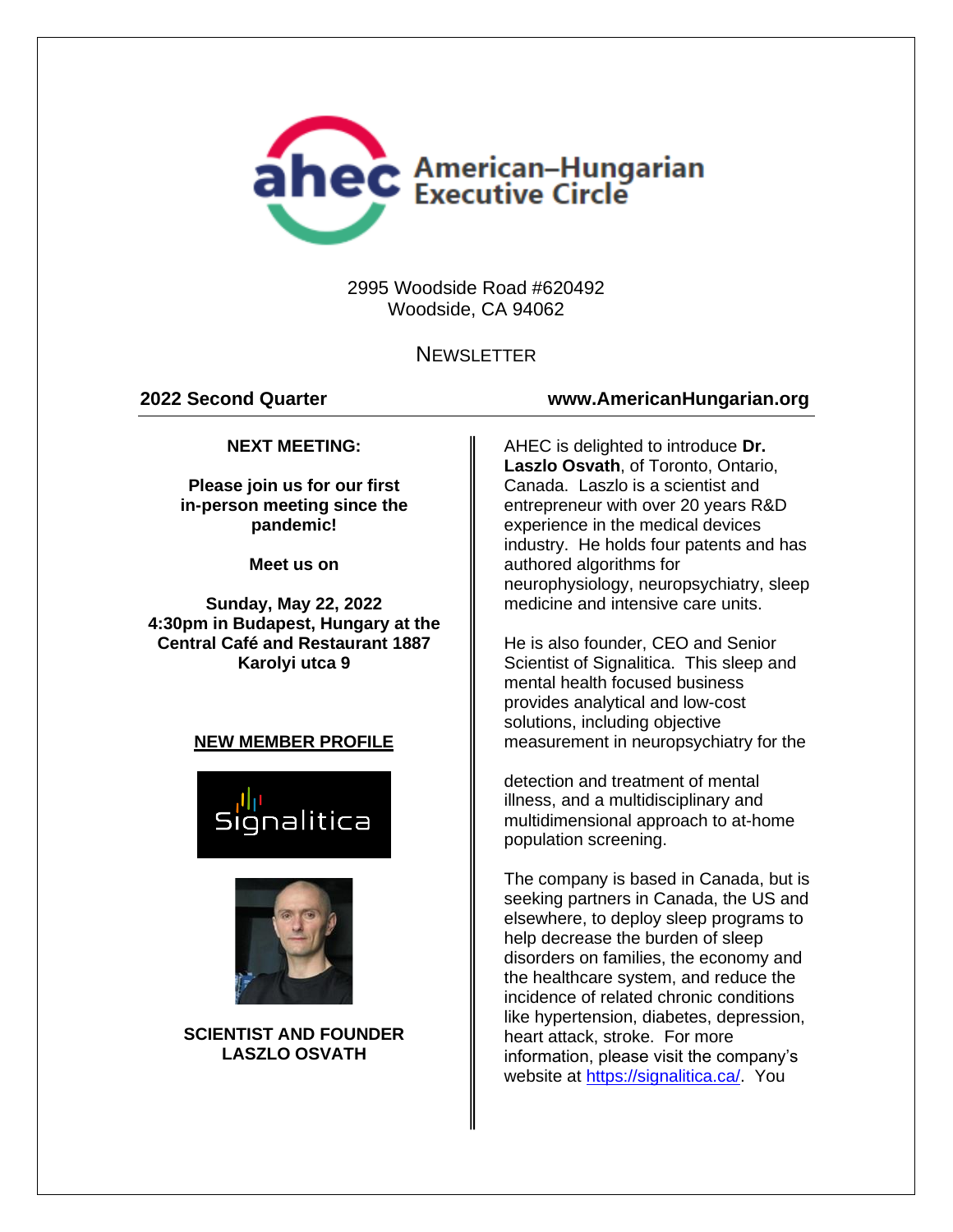

may also contact Laszlo directly at laszlo.osvath@signalitica.ca.

 $x^{(n)}$ 

## **AHEC RE-LAUNCHES WEBSITE AND GETS NEW LOGO!**

AHEC thanks **Laszlo Horvath** and his **ActiveMedia** team for contributing time and expertise in re-launching AHEC's website and designing AHEC's new logo! Visit the new website at the same url: [www.americanhungarian.org](http://www.americanhungarian.org/) and give us feedback on whether we are heading in the right direction with these changes!

#### **ROCK**

## **OPTINCALL IS GRANTED U.S. PATENT FOR UNIQUE ADVERTISING SOLUTION**

Optincall, Inc. is a Florida and California based business which helps take the frustration out of buying complex and expensive products and services such as insurance and solar, by giving consumers convenience, privacy and rewards.

Co-Founder and CEO **Michael Geroe** reports the company was recently issued a third patent by the U.S. Patent & Trademark Office for the company's unique, consumer-centric advertising technology. The business has invented an answer to the question "How can I talk to a vendor directly about a product or service, without having to worry about unwanted telemarketing or spam calls afterwards?" It has patented solutions to connect merchants with consumers, in a privacy compliant and proconsumer manner.

For more information about Optincall, please visit its website at

[www.optincall.com](http://www.optincall.com/) or find videos about it on Youtube by searching "optincall".

**ROCK** 

## **PULI WINS NASA'S JPL CONTEST**

Puli Space Technologies Ltd. is a space technology company based in Budapest, Hungary. It was founded in 2010 to develop a lightweight, planetary rover platform with unique mobility capabilities carrying payloads, as well as payload instruments, which can survive the harsh lunar environment. explore lunar resources and support projects on the Moon.

In 2020, it won first prize in a NASA project and was awarded \$30,000. Puli's design, named, the "Puli Lunar Water Snooper" was the grand prize winner in the contest's Lunar Resource Potential Category, one of the two categories in the contest.

Puli is hiring! They have a published opening for a full time physicist for R&D. To learn more, visit them on the Web at [https://pulispace.com/.](https://pulispace.com/)

#### ುಂತ

# **HELP FOR UKRAINE**

If you are looking for specific ways you may be able to help Ukrainians, no matter where in the country or the world you are located, we have a recommendation. A crowd-sourced information platform with updated links and suggestions can be found here:

# <https://supportukrainenow.org/>

As the site's homepage points out, because it is a crowd-sourced platform, it may contain errors, so do further